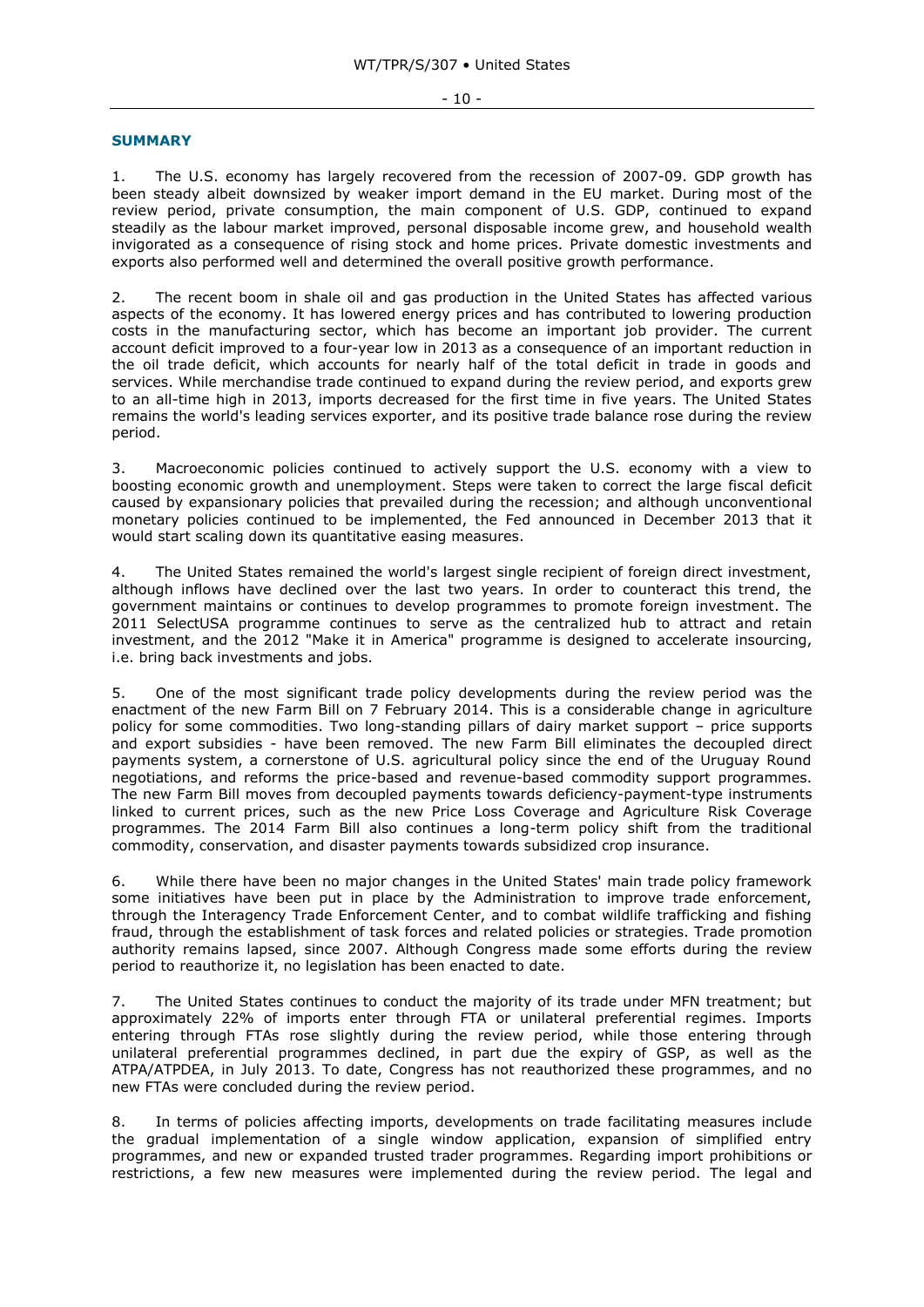regulatory frameworks for tariffs, rules of origin, import licensing, customs valuation, and other charges on imports remained unchanged during the review period.

9. Developments relating to exports include the on-going Export Control Reform (ECR) initiative, which aims to create a new export control system including a single control agency and a unified control list; and the creation of the NEI/NEXT programme, as a successor to the National Export Initiative, to provide a strategic framework to continue to support and promote exports. The United States continues to maintain a number of agencies or programmes to support exports such as the Ex-Im Bank for export credit and the Overseas Private Investment Corporation for development financing.

10. The regulatory regime for trade remedies remained relatively unchanged during the review period with the exception of four changes relating to targeted dumping regulations, internal regulations relating to submissions, selection of respondents in administrative review proceedings, and a change in practice regarding non-market economies. Anti-dumping and countervailing duty investigations were on the upswing, with a significant rise in 2013, in particular on steel products. Safeguards, on the other hand, remained dormant with no changes to policy and no investigations launched.

11. The United States is currently reviewing its TBT regulatory practices with respect to the use of voluntary consensus standards in technical regulations and federal procurement. The FDA Food Safety Modernization Act, a major reform of legislation on food safety and the safety of animal feed, entered into force in 2011, and the FDA is in the process of developing the regulations to implement some of the key elements of this new law.

12. The United States maintained its preeminent position in IP-related trade, as evidenced from its receipts of royalties and licence fees, which comprised 43% of the global total in 2012. While the U.S. intellectual property industry is among the world's most mature and well established, the dynamic character of intellectual property in the United States' economy led to various developments during the review period, including 21 legislative changes, patent regulatory reforms, a strategy on Mitigating the Theft of U.S. Trade Secrets, and the 2013 Joint Strategic Plan on Intellectual Property Enforcement.

13. The services sector continues to play an important role in the U.S. economy, and several services sectors underwent reforms during the review period. A number of enhanced prudential standards on financial services have been established, including on liquidity, risk management, and capital, to strengthen the supervision and regulation of financial institutions. Under the new rules, foreign banks with U.S. assets of at least US\$50 billion are required to establish intermediate holding companies for their U.S. financial operations and to meet, with some exceptions, the same capital, liquidity, and other standards as U.S. bank holding companies of comparable size. Domestic banks will need to comply by 1 January 2015, and foreign banks will be required to do so by 1 July 2016. U.S. financial firms in general have strengthened their position over the last few years. Nonetheless, more progress is needed in some areas, including on "too big to fail" banks, which receive an implicit subsidy of about US\$70 billion.

14. During the review period, the United States eliminated the International Settlements Policy in order to modernize its international telephony rules, further lower the price for international calls, and increase competition. Measures have also been taken to reform the universal service and inter-carrier compensation systems to make available affordable voice and broadband services, both fixed and mobile. Moreover, new Open Internet rules are expected to be adopted by the end of 2014, with the aim of enhancing transparency, reinstating the no-blocking rule with certain clarifications, and requiring fixed (and potentially mobile) broadband providers to ensure that their practices are commercially reasonable.

15. The institutional and legal framework for maritime transport has not changed over the last few years. Cabotage of goods and passengers continues to be restricted by Section 27 of the Merchant Marine Act of 1920 (Jones Act). The United States finances various maritime security programmes designed to protect the U.S.-flagged fleet and shipyards, such as the Maritime Security Programme. Port infrastructure projects are also eligible for support. The United States aims to address port congestion by doubling the cargo-handling capacity in every major port by 2020.